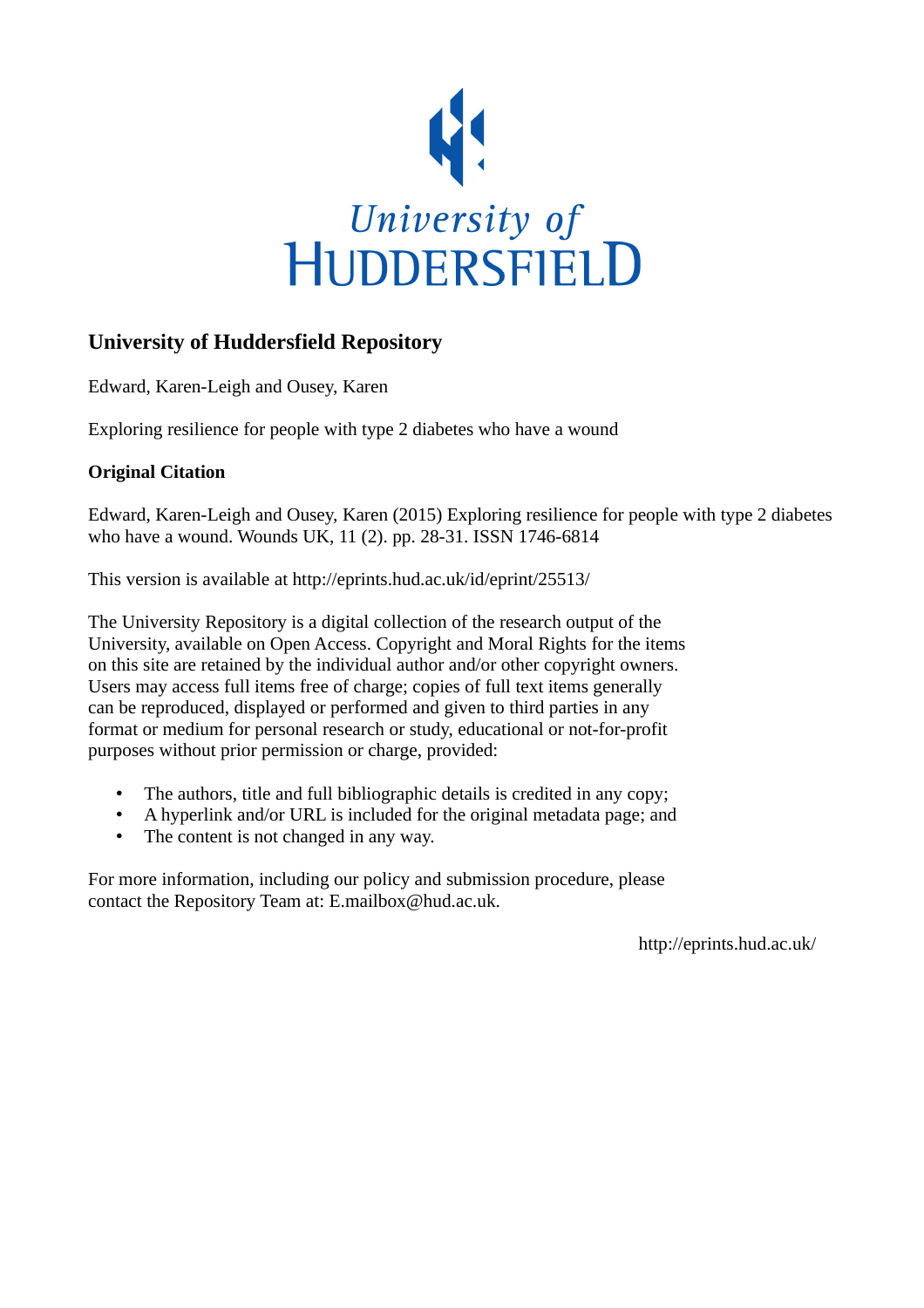# Exploring resilience for people with type 2 diabetes who have a wound

## KEY WORDS

- Diabetes
- **▶ Type 2**
- Wounds
- Wound healing
- **▶** Resilience
- Self-management

#### KAREN-LEIGH EDWARD

*Associate Professor of Nursing Research, Nursing Research Unit Faculty of Health Sciences, Australian Catholic University; Director/Chair, St Vincent's Private Hospital Melbourne, Australia*

### KAREN OUSEY

*Reader Advancing Clinical Practice, Ramsden Building, School of Human and Health Sciences, University of Huddersfield, Huddersfield*

Comorbidities related to diabetes such as chronic wounds can increase the need for surgical procedures, with at least 10% of all patients undergoing surgery having diabetes. Being diagnosed with diabetes can be seen as a risk factor for developing wound healing problems. **Discussion:** This short report highlights the potential positive influences gained from providing resilience education and self- management education to people with type 2 diabetes, potentially enhancing self-managing abilities and reducing poor wound healing. **Summary:** Modern wound care practice is centred on symptom reduction and working with pathology; however, working with people to enhance their personal resilience and promoting positive psychological adaptation can impact positively on their mental health.

s a chronic condition diabetes is endemic,<br>where the prevalence of diabetes in England<br>in 2013 was 3.2 million people (with an<br>estimated 630,000 undiagnosed cases) (Holman et where the prevalence of diabetes in England in 2013 was 3.2 million people (with an al, 2014) and in Australia affects approximately one million people (Australian Bureau of Statistics, 2014). Concomitant factors such as obesity, comorbidity and poor homeostatic control place a significant number of people with diabetes at risk of developing both micro and macro complications (Huxley et al, 2006), resulting in accelerated mortality and economic burden (Lee et al, 2013). The complications arising from having a diabetes diagnosis are most evident in hospital admissions where, regardless of the cause for admission, people with diabetes experience a prolonged length of stay. For those who have a wound, the complications of diabetes escalate. For example, neuropathy and ischaemia can lead to foot ulceration, unstable blood sugars, and increased risk of infection, potentially resulting in surgery for lower-limb amputations. Unsurprisingly, at least 10% of all patients undergoing surgery have diabetes. In consideration of the World Health Organisation (WHO) position on attending to the mental health and physical needs of mental health consumers (WHO, 2013), care for people living with serious mental illness still needs to improve in this area. When chronic conditions are comorbid (such as mental

illness, diabetes and diabetes-related wounds), quality of life can be reduced. Quality of life is associated with the individual's perception of their own life and in this context the importance of working with people in building their personal self-righting capabilities — i.e. resilience — is heightened (Edward et al, 2010). The purpose of this short communication is to elucidate the potential positive influences from enhancing resilience and self-management for people with type 2 diabetes who have a diabetes-related or influenced wound towards positive psychological adaptation. Since this article was a review of the literature and no primary research was undertaken ethical approval was not required.

# **UNDERSTANDING THE COST OF DIABETES**

There are approximately 347 million people living with diabetes worldwide, with a predicted increase to almost 552 million people by 2030 (WHO, 2014). The WHO also predicts that diabetes will be the 7th leading cause of death by 2030. Type 2 diabetes accounts for between 85 and 95 per cent of cases in high-income regions, but is estimated to be much higher in regions of lower income. In the UK, a point prevalence estimate of 3.9% people with diabetes has been suggested, with this rising to above 15% in certain ethnic minority origin communities.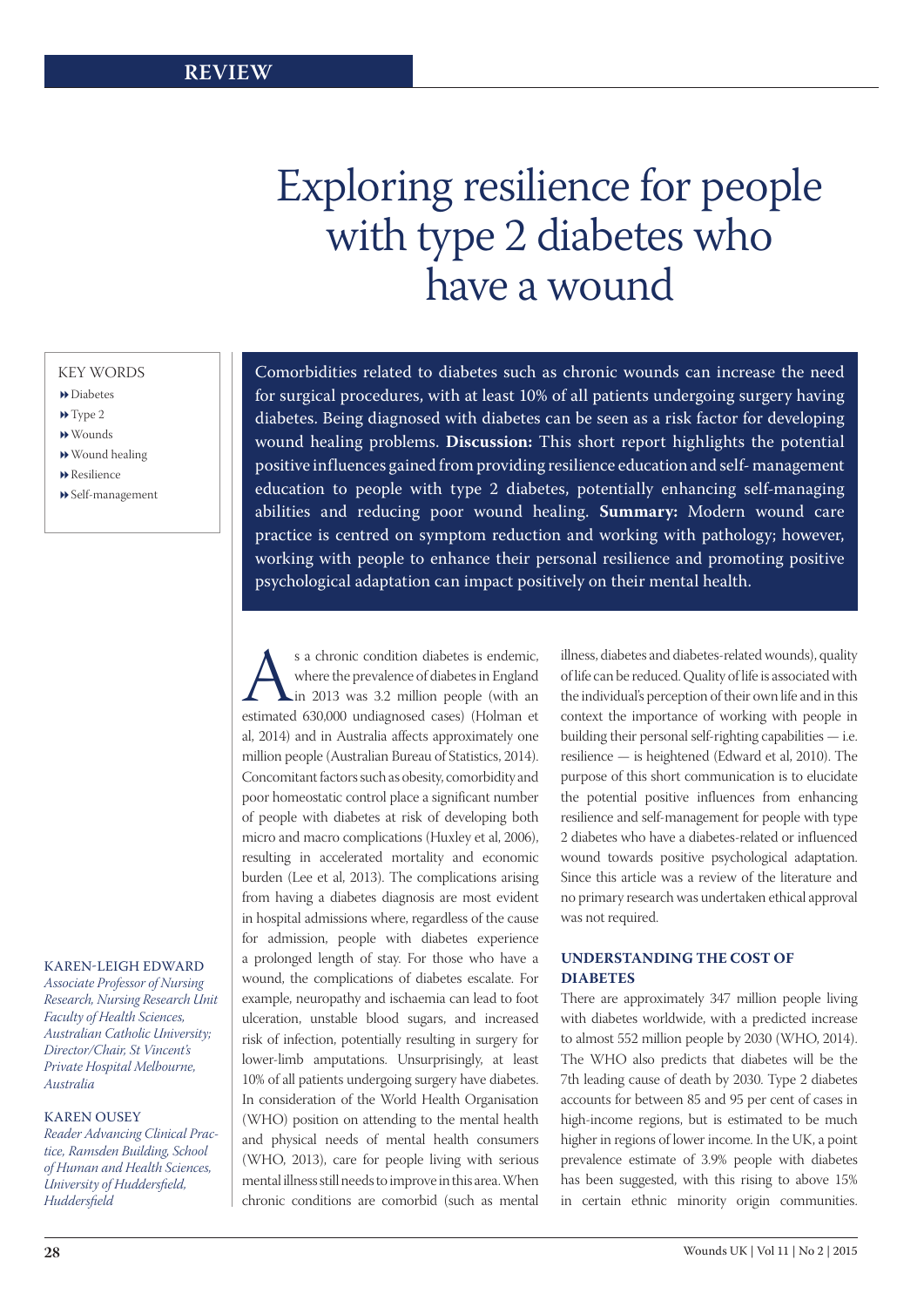Similarly, recent information about the incidence of diabetes in Australia according to the Australian Institute of Health and Welfare (AIHW, 2014) revealed over 4% of the population had diabetes, an increase from 1.5% prevalence in 1989. In 2012, 8.2 million pharmaceutical scripts were claimed for diabetes, with diabetes healthcare expenditure accounting for 2.3% of all health expenditure in Australia. The Australian hospital statistics 2012–13 (AIHW, 2014) revealed that there were 2.5 million admissions that involved surgery; of these 2 million were elective and 67% of these were undertaken in a private hospital. Potentially preventable hospitalisations were identified as relating to conditions that theoretically would not result in hospitalisation if adequate and timely non-hospital care was received. These included such conditions as appendicitis, dehydration, asthma and diabetes. Diabetes complications resulting in hospitalisations during the 2012–13 period in Australia accounted for over 200,000 hospital separations and is also listed in the top 20 common principal diagnoses for emergency admissions involving surgery in both public and private hospitals during the 2012–13 period. Alarmingly, reported type 2 diabetes in all diagnoses (either as principal diagnosis or a comorbidity) has jumped from approximately 500,000 diagnoses in the period 2008–9 to over 1 million in 2012–13 (AIHW, 2014). Diabetes is associated with adverse events following surgery, which include: increased length of stay, morbidity rates and inpatient costs. They are well recognised, such that the excess bed days were recently estimated to be 45% greater for surgical patients with diabetes, and of significance, the surgical mortality rate is up to 50% higher than that of the non-diabetic population (Frisch et al, 2010).

## **STRESS AND WOUND MANAGEMENT**

The immunosuppressive effects of diabetes and its impact on healthy wound healing (Shupp and Moffatt, 2014) are of consideration for people with diabetes. Often when a person with diabetes is inflicted with an acute wound it can develop into a chronic or infected wound due to poor healing as part of their condition. The burden of chronic wounds is well known, including the impact on both physical and psychological wellbeing due to the multiple effects of pain, reduced mobility, poor circulation and stigma. The pathophysiology of healing in both acute and chronic wounds is still an area of scientific examination, as little is known

about the interplay of mental state on wound healing. The available evidence suggests that a person's perception of their wounds contributes to healing, and wound healing can be negatively impacted by stress (Gouin and Kiecolt-Glaser, 2011). A recent systematic review with metaanalysis (Walburn et al, 2009) reported that stress was significantly associated with impaired healing (*r*=0.42; *P*<0.01). When people have an active involvement in the care of their wounds, however, outcomes are often improved (Broadbent and Koschwanez, 2012). Active participation of consumers in healthcare services, healthcare developments and individual care can lead to improved healthcare outcomes. Use of healthrelated education to build knowledge and mastery can offer a vehicle for patients to become more engaged in their care, improve clinical outcomes and enhance personal resilience.

# **THE IMPORTANCE OF BUILDING RESILIENCE**

Modern health practice is centred on symptom reduction and working with pathology; however, working with people's resilience has not been a consideration. In light of the noticeable absence of a focus on psychological resilience as a method of intervention, and a scarcity of research on resilience in relation to resistance to the stress of chronic conditions, the findings of a study undertaken by Edward et al (2009) has the potential to make a substantive contribution to existing knowledge on the topic. The results of Edward et al's study (2009) identified how being resilient was experienced by people through sharing their experience with others and realising they were not alone, and an acceptance of self, others and the situation were integral to going beyond the negative impact of being in poor health. Edward (2013) later offers a model for conceptualising and building resilience in people with chronic conditions (such as mental illness, cardiac conditions and diabetes). In practice this is underpinned by the premise that when individuals believe life events and outcomes are manageable, learned helplessness is avoided and active attempts are made by the individual to overcome aversive situations, opening the possibility of moving forward and achieving resilience (Edward, 2013; 2014). By being resilient, individuals have the power to adjust, resist stress and potentially thrive in the face of adversity (Edward, 2005b). For healthcare professionals, exploration of resilience included in

*"The complications arising from having a diabetes diagnosis is most evident in hospital admissions where regardless of the cause for admission, people with diabetes experience a prolonged length of stay."*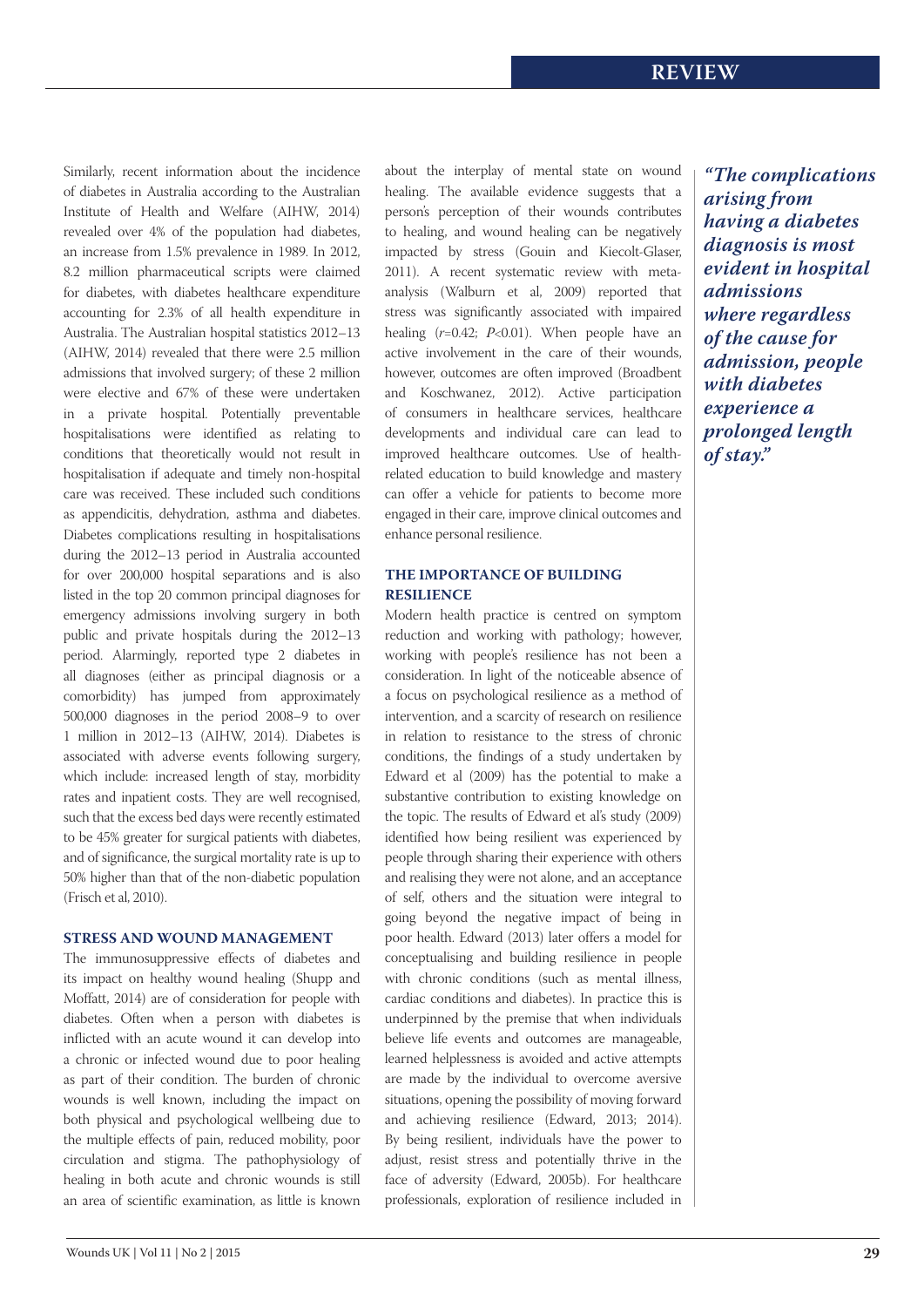#### **REFERENCES**

- Australian Bureau of Statistics (2014) *Australian Health Survey: First Results, 2011–12* Available at: http://www.abs.gov.au/ausstats/ abs@.nsf/Lookup/4364.0.55.001 main+features12011-12 (accessed 4.06.2015)
- Australian Institute of Health and Welfare (2014) *Australian Hospital Statistics 2012–13.* Available at: http://www. aihw.gov.au/publicationdetail/?id=60129546922 (accessed 4.06.2015)
- Broadbent E, Koschwanez HE (2012) The psychology of wound healing. *Curr Opin Psychiatry* 25(2): 135–40
- Cole-King A, Harding KG (2001) Psychological factors and delayed healing in chronic wounds. *Psychosom Med* 63(2): 216–20
- Edward KL (2005a) The phenomenon of resilience in crisis care mental health clinicians. *Int J Ment Health Nurs* 14(2): 142–48
- Edward KL (2005b) Resilience: A Protector From Depression. *Journal of the American Psychiatric Nurses Association* 11(4): 241–43
- Edward KL (2013) Chronic illness and wellbeing: using nursing practice to foster resilience as resistance. *Br J Nurs* 22(13): 741–2, 744, 746
- Edward KL (2014) Empowering cardiac patients using resilience as a practice strategy. *British Journal of Cardiac Nursing* 9(3): 110
- Edward KL, Rasmussen B, Munro I (2010) Nursing care of clients treated with atypical antipsychotics who have a risk of developing metabolic instability and/or type 2 diabetes. *Arch Psychiatr Nurs* 24(1): 46–53
- Edward KL, Welch A, Chater K (2009) The phenomenon of resilience as described by adults who have experienced mental illness. *J Adv Nurs* 65(3): 587–95
- Finestone HM, Alfeeli A, Fisher WA (2008) Stress-induced physiologic changes as a basis for the biopsychosocial model of chronic musculoskeletal pain: a new theory? *Clin J Pain* 24(9): 767–75
- Frisch A, Chandra P, Smiley D et al (2010) Prevalence and clinical outcome of hyperglycemia in the perioperative period in noncardiac surgery. *Diabetes Care* 33(8): 1783–8
- Gouin JP, Kiecolt-Glaser JK (2011) The impact of psychological stress on wound healing: methods and mechanisms. *Immunol Allergy Clin North Am* 31(1):81–93

the assessment phase of the health care continuum could offer a basis for clinical interventions that can assist the person to move beyond the difficulties of their condition. The International Diabetes Federation (IDF, 2012) recognised that psychological wellbeing and working with people and people's strength were important goals of medical care, and psychosocial factors are relevant to a wide range of considerations in diabetes management.

### **SELF-MANAGEMENT TO REDUCE WOUND COMPLICATIONS**

Chronic conditions such as diabetes require a considerable amount of patient involvement for effective self-management, improving knowledge and for making healthy lifestyle choices. For people living with type 2 diabetes, diabetes education has been standard care. However, it is clear that the provision of knowledge alone does not change behaviour and care goals need to be achievable (Snow et al, 2014). Evidence related to effective education programmes focusing on reducing wound complications for people with diabetes emphasises the importance for control of blood glucose levels, regular screening, immediate self-reporting of any wound changes to health professionals and the use of a simple daily self-care routine. Also, education that entails one-on-one support from a healthcare professional trained in wound care practices and principles, in conjunction with an individualised program reflecting the recipient's specific and unique experiences is recommended as best practice (Rankin et al, 2012).

The available research regarding the superiority of which education approach to adopt, however, appears undecided and this may be potentially due to the heterogeneity and complexity of this patient population (Rygg et al, 2012). Encouragingly, recent evidence supports a significant positive impact in the ability to self-care through education, with improvements in outcomes compared to baseline post education as high as 84% (Kafaie et al, 2012). This finding reinforces the assertion made by some researchers for the need to focus efforts on enhancing self-management of wound care and potentially enhancing resilience, and adaptation rather than conveying information that may not be specific for self-management (Rosenthal, 2013; Haas et al, 2013). The IDF (L'Heveder and Nolan, 2013) recognised that diabetes self-management is critical in enabling individuals to learn the skills to be effective self-managers; however, they suggest that these programmes should consider putting a greater emphasis on the promotion of positive behaviour change. This has an important focus, as knowledge about the intrinsic and extrinsic factors that increase self-management capabilities has the potential to guide appropriate self-management choices with regard to wound care with the back-drop of having the chronic condition of type 2 diabetes. As such, practitioners who care for people with type 2 diabetes who have a wound should ensure that self-management programmes include information and related activities for both diabetes and wound management and should be seen as one programme rather than two separate conditions.

# **PSYCHOLOGICAL STRESS AND IMPAIRED HEALING**

A range of clinical studies (Loo et al, 2007; Li et al, 2007; Schrementi et al, 2008) have identified that psychological stress is associated with impaired healing or dysregulation of a biomarker associated with wound healing across different clinical and experimental wounds in both cutaneous and mucosal tissue types. Intervention studies have provided evidence of an association between stress and healing (Holden-Lund, 1988), with stress being associated with slower or delayed wound healing in stressed older adults, adults with leg wounds, people with diabetes and surgical patients (Finestone et al, 2008). Cole-King and Harding (2001) examined the relationship between the healing of chronic wounds and anxiety and depression using the Hospital Anxiety and Depression Scale (HADS). Psychological and clinical wound assessments were conducted, with the investigators and participants blinded to the results of the other assessments. The relationship between the healing of chronic wounds and anxiety and depression was statistically significant: delayed healing was associated with a higher mean Hospital Anxiety and Depression Scale score (*P*=0.03), demonstrating that symptoms of both depression and anxiety were associated with chronic wound healing. Walburn et al (2009) in their systematic review examining the effect of stress on wound healing concluded that the size of the relationship between stress and wound healing was estimated to be *r*=−0.42, classified as a medium effect size, suggesting that it may be of significance clinically as well as statistically. Resilience as resistance to the stress associated with both wound care and diabetes management